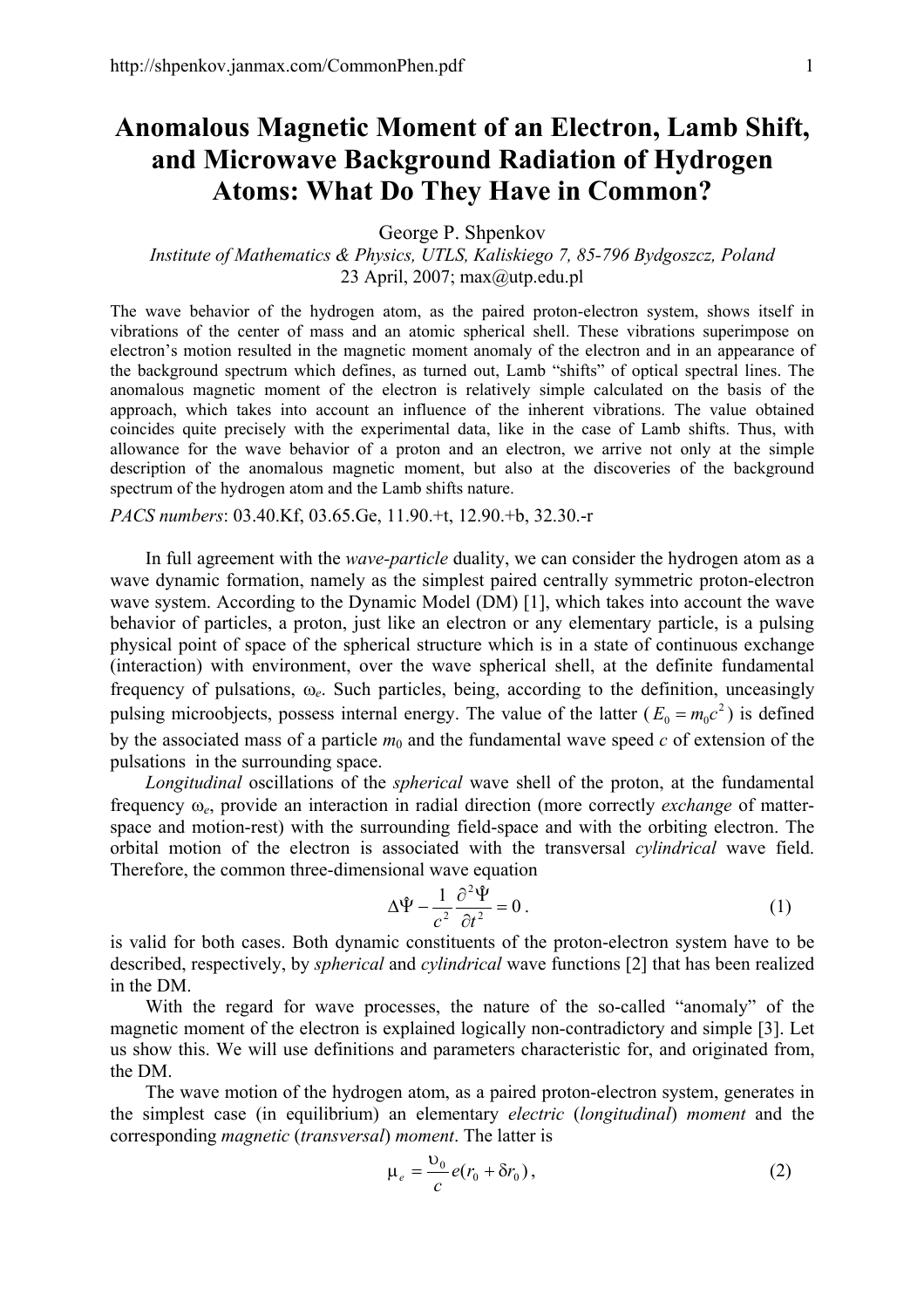where the term  $\delta r_0$  takes into account all small deviations of the orbital radius  $r_0$  caused by different constituents of specific wave motion of the electron in the intra-atomic wave field; *e* is the electron's exchange ("electric") charge,  $v_0$  is the oscillatory speed of boundary wave shell of the hydrogen atom equal to the Bohr speed, *c* is the base wave (phase) speed of the wave exchange (equal to the speed of light).

The term  $\delta r_0$  takes into account all additional motions (caused by vibrations) that perturb (modulate) trajectory of the orbiting electron, namely: (1) the circular motion of the center of masses of the hydrogen atom, because the hydrogen atom, as a whole, oscillates in the spherical field of exchange with the amplitude (characteristic for the wave sphere, at  $kr = 1$ , where *k* is the wave number) defined by the fundamental wave radius  $\lambda_e$ ; (2) oscillations of the wave shell together with the orbiting electron and oscillations of the center of mass of the hydrogen atom with the amplitude defined by the Bohr radius  $r_0$  and the first root of the spherical Bessel functions of the zero order  $z_{0,s} = b'_{0,1}$  [4] (responding to the extremum of the first kinetic shell [2]); (3) oscillations of the center of mass of the electron itself, as a whole, with respect to the center of mass of the hydrogen atom, defined by the radius of the wave shell of the electron *re* and the roots of Bessel functions responding to zero and maximum of the first kinetic shell,  $y_{0,1}$  and  $y'_{0,1}$ .

The total magnetic moment of the electron  $\mu_e(th)$  in an expanded form, followed from the DM, is defined by the equation

$$
\mu_e(th) = \frac{e v_0}{c} \left[ r_0 + \left( \frac{c}{\omega_e} + \frac{r_0}{b'_{0,1}} \right) \sqrt{\frac{2Rh}{m_0 c}} + \beta r_e \frac{y_{0,1} + y'_{0,1}}{2y_{0,1}y'_{0,1}} \sqrt{\frac{2Rh_e}{m_0 c}} \right],
$$
(3)

where  $h_e = 2\pi m_e v_0 r_e$  is the proper action of the electron (analogous to the Planck action *h*),  $m_e$  is the electron mass. The coefficient  $\beta = 1.00155$  takes into account the natural indeterminacy in weight contributions of two items defined by the two roots of Bessel functions,  $y_{0,1}$  and  $y'_{0,1}$ . The substitution of numerical values for all quantities entered in (3) gives the following theoretical values for the total magnetic moment of the electron and its constituents:

$$
\mu_e(th) = (1854.801894 + 0.957111963 + 0.112845073 ++ 0.00550792) \cdot 10^{-26} J \cdot T^{-1} = 1855.877359 \cdot 10^{-26} J \cdot T^{-1}
$$
\n(4)

This magnitude corresponds to Einstein-de-Haas's experimental magnitude, almost coinciding with the latter. The first, major, term in (3) relates to the expected value of the orbital magnetic moment of the electron bound in the hydrogen atom if one supposes that  $δr_0 = 0$ :

$$
\mu_{e,orb} = \frac{U_0}{c} e r_0 \,. \tag{5}
$$

A half of this value is called the Bohr magneton:

$$
\mu_B = \frac{v_0}{2c} er_0 = 927.400947(80) \cdot 10^{-26} J \cdot T^{-1}.
$$
\n(6)

The latter was introduced in physics due to the erroneous theoretical derivation, that is convincingly shown in [5], of the average value of circular current generated by the orbiting electron. This is why an agreement of Einstein-de-Haas's experimental data with the erroneously derived value  $\mu_e$  did not happen (two times difference of experimental and theoretical magnitudes took place).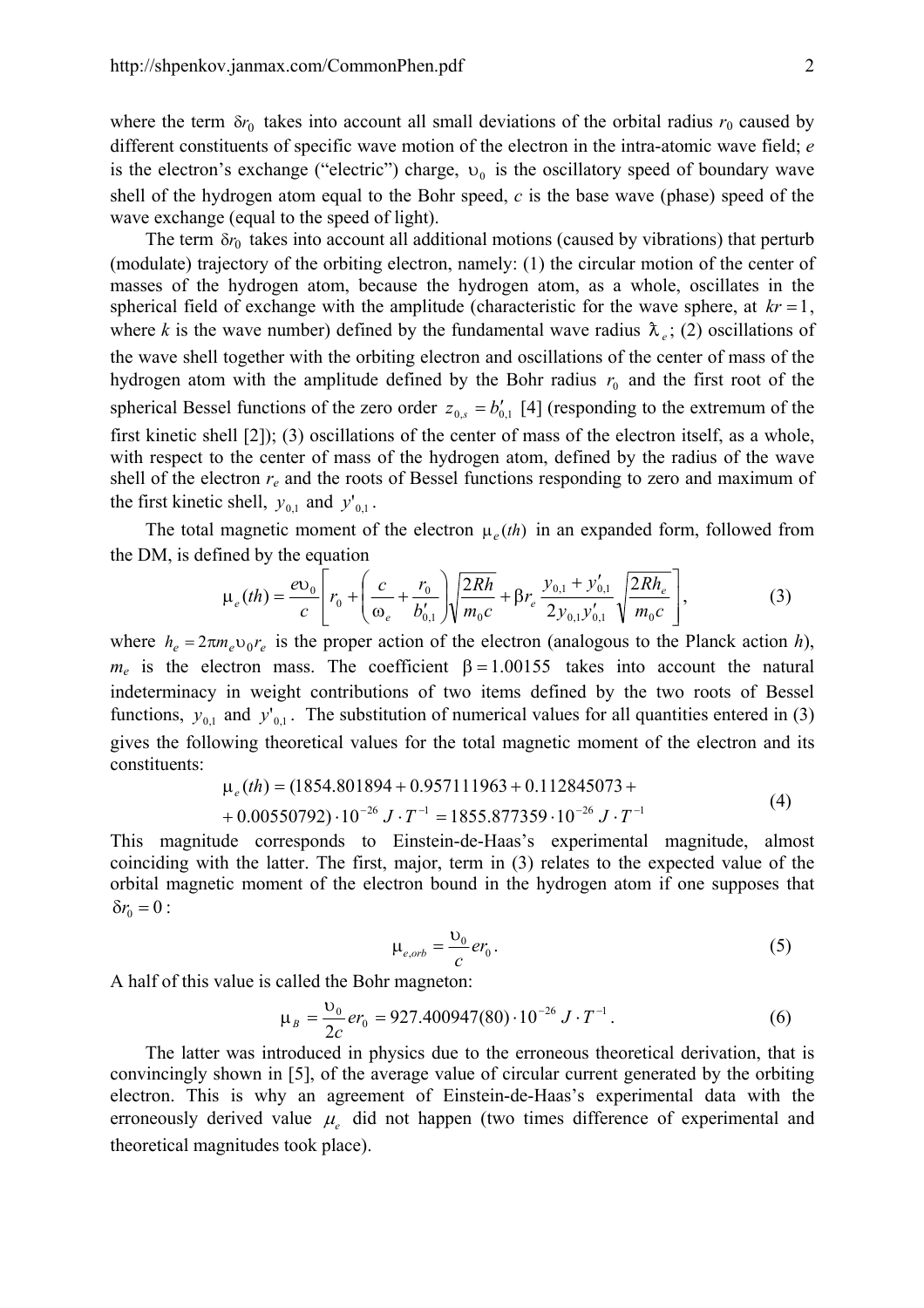The second and third terms take into account an influence of the aforementioned natural perturbation of the orbital motion of the electron. The only fourth term in (3) has the direct relation to the electron proper ("spin") magnetic moment, its value (see (4)) is

$$
\mu_s = 5.50792 \cdot 10^{-29} J \cdot T^{-1}.
$$
 (7)

If one subtracts one Bohr magneton  $\mu$ <sup>B</sup> (6) (ascribed erroneously, as was mentioned above, to the electron's spin magnetic moment) from (4), we obtain the absolute value

$$
\mu_e = \mu_e(th) - \mu_B = 928.476412 \cdot 10^{-26} J \cdot T^{-1},\tag{8}
$$

which precisely coincides with the absolute "2002 CODATA recommended value" accepted for the magnet moment of the electron (within uncertainty in the last two figures):

$$
\mu_{e, CODATA} = 928.476412(80) \cdot 10^{-26} J \cdot T^{-1}.
$$
 (9)

The magnetic moment of an electron is defined in modern physics by quantum electrodynamics (QED) from the equality

$$
\mu_e = (1 + a_e)\mu_B, \qquad (10)
$$

where *a<sub>e</sub>* is called the magnetic moment anomaly of the electron. The latter shows the exceeding of the expected value of the magnetic moment of the electron in one Bohr magneton (6), following from semi-classical field theories.

The whole extended form of the equation on the "anomaly"  $a_e(th)$ , including functional expressions for factors of the  $\alpha$ <sup>*n*</sup> terms, takes many pages. Therefore, we show here only the concise form of the equation derived now [6] up to the forth order in the fine-structure constant  $[7]$   $\alpha$ :

$$
a_e(th) = 0.5\left(\frac{\alpha}{\pi}\right) - 0.328478965579\ldots\left(\frac{\alpha}{\pi}\right)^2 + 1.181241456\ldots\left(\frac{\alpha}{\pi}\right)^3 - 1.5098(384)\left(\frac{\alpha}{\pi}\right)^4 + 4.382(19)\cdot10^{-12} = 1.1596521535(12)\cdot10^{-3}
$$
\n(11)

where

$$
\alpha = \frac{e^2}{4\pi\varepsilon_0\hbar c} = 7.297352533 \cdot 10^{-3},\tag{12}
$$

 $\varepsilon_0 = 8.854187817...10^{-12} F \cdot m^{-1}$  is the *electric constant*. The derivation of  $a_e$  with such a high precision is regarded as one of the advantages of QED.

Let us compare now two presented expressions, (3) and (10), which describe the same quantity – the magnetic moment of the electron. By this way we can compare two theoretical approaches: (1) new one presented here, which takes into account the wave side of nature and can be called therefore *quantum-wave*; and (2) *quantum* (QED).

The derivation by QED (with participation of quantum chromodynamics) of Eq. (10) rests on the concept of virtual particles. The expanded form of the equation is extremely complicated. Actually, the coefficient 1.5098(384) of the  $\alpha^4$  term (calculated with big uncertainty,  $\pm 384$ ) consists of more than one hundred huge 10-dimensional integrals. Therefore, because of the complicated mathematical structure of coefficients of the  $\alpha^n$  terms, a special system of massively-parallel computers was developed to calculate (10) [6].

Eq. (3), derived on the basis of the quantum-wave approach (realized in the DM [1]), does not contain any integrals, but nevertheless logically and non-contradictory gives the same precise value of µ*e*.

Let us turn now to the next two important results originated from the new approach. First, the solution of the wave equation (1) leads also to the spectral formula of the hydrogen atom in an unknown earlier form, where quantum numbers, defining discrete (linear) structure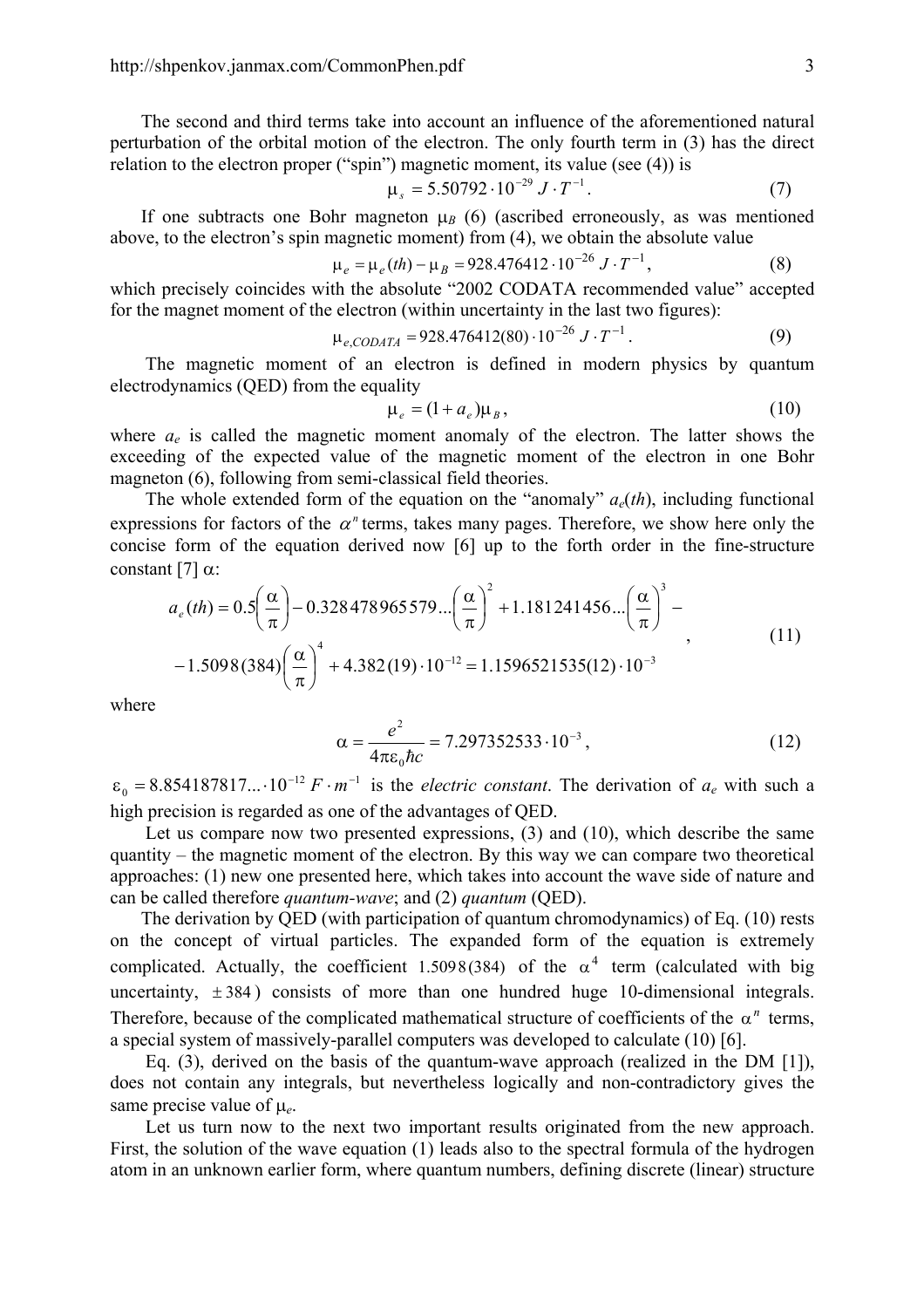of the optical spectrum, are roots  $z_{i,j}$  of Bessel functions  $J(kr)$  and  $Y(kr)$ , *i.e.*, right radial solutions of the wave equation  $(1)$  [2, 6]:

$$
h\frac{c}{\lambda} = \frac{m_0 c^2 A^2}{2r_0^2} \left( \frac{\left| \hat{e}_p (kr_m) \right|^2 z_{p,1}^2}{z_{p,m}^2} - \frac{\left| \hat{e}_q (kr_n) \right|^2 z_{q,1}^2}{z_{q,n}^2} \right),\tag{13}
$$

where

$$
\hat{e}_1(kr) = \sqrt{\frac{\pi kr}{2}} (J_{1+\frac{1}{2}}(kr) \pm iY_{1+\frac{1}{2}}(kr)),
$$
\n(14)

*A* is the constant equal to the oscillation amplitude at the sphere of the wave radius ( $kr = 1$ ),  $m_0$  and  $r_0$  are mass and radius of the proton.

Second, the natural perturbation of the orbital radius  $r_0$  in the equilibrium state is responsible for the origin of radiation at the level of background. The orbiting electron in hydrogen (both in equilibrium and exited states) *constantly* exchanges the energy with the proton at the fundamental frequency ω*e* inherent in the subatomic level. This exchange process between the electron and proton has the dynamically equilibrium character and runs on the background of the superimposed oscillatory field of the center of mass of the proton and its spherical shell.

On the basis of (13), with allowance for the formula on the relative value of the background perturbation  $\delta n = \delta r / r_0$  [8, 9] and taking into account the Bessel's functions of the zero order, at  $p = q = m = 0$ , characteristic for the proton-electron system in an equilibrium state, we arrive at the spectrum of the zero wave perturbation, the background spectrum:

$$
\frac{1}{\lambda} = R \left( \frac{1}{n^2} - \frac{1}{\left( n + \sqrt{\frac{2Rh}{m_0 c} \cdot \frac{e_p(z_{p,s})}{z_{p,s}}} - \beta_n \frac{r_e^2}{r_0^2} \sqrt{\frac{2Rh_e}{m_0 c} \cdot \frac{e_m(z_{m,n})}{z_{m,n}}} \right)^2} \right),
$$
(15)

where  $n = 1, 2$ ;  $\beta_n$  ( $\beta_1 = 1.203068949$ ,  $\beta_2 = 1.018671584$ ) are numerical factors taking into account the fact an excitation of the hydrogen atom on the zero level and using by this reason the first unequal to zero roots of Bessel functions,  $j'_{0,2}$  and  $j'_{0,3}$ , corresponding to the extremes of the first potential radial shells [2]; *R* is the Rydberg constant;  $r_e = 4.17052597 \cdot 10^{-10}$  *cm* is the radius of the *wave* shell of the electron determined in the DM from the formula of mass of elementary particles [1].

The results of calculations by the formula (15) are presented in Tables 1 and 2.

**Table 1**. The terms,  $1/\lambda$ , of background spectrum (15) of the hydrogen atom;  $n = 1$ .

| S | $Z_{p,s}$                             | $\mathcal{L}_{m,n}$       | $\beta_n$ | $1/\lambda$ , cm <sup>-1</sup> | $\lambda$ , cm       | T, K               | $T_{exp,}$ , K [10] |
|---|---------------------------------------|---------------------------|-----------|--------------------------------|----------------------|--------------------|---------------------|
|   | $y_{0,1}$                             | $y_{0,1}$                 |           | 41.751724                      | 0.023951             | 12.10805           |                     |
|   | <b>y</b> <sub>0,2</sub><br>$j'_{0,2}$ | $y_{0,1}$<br>$j'_{1/2,1}$ | $\beta_1$ | 9.40602023<br>9.67863723       | 0.106315<br>0.103320 | 2.72774<br>2.80680 | $2.728 \pm 0.002$   |
|   | <b>y</b> <sub>0,3</sub><br>$j'_{0,3}$ | $y_{0,1}$<br>1/2,1        | $\beta_1$ | 5.240486<br>5.255841           | 0.190822<br>0.190265 | 1.51974<br>1.52419 |                     |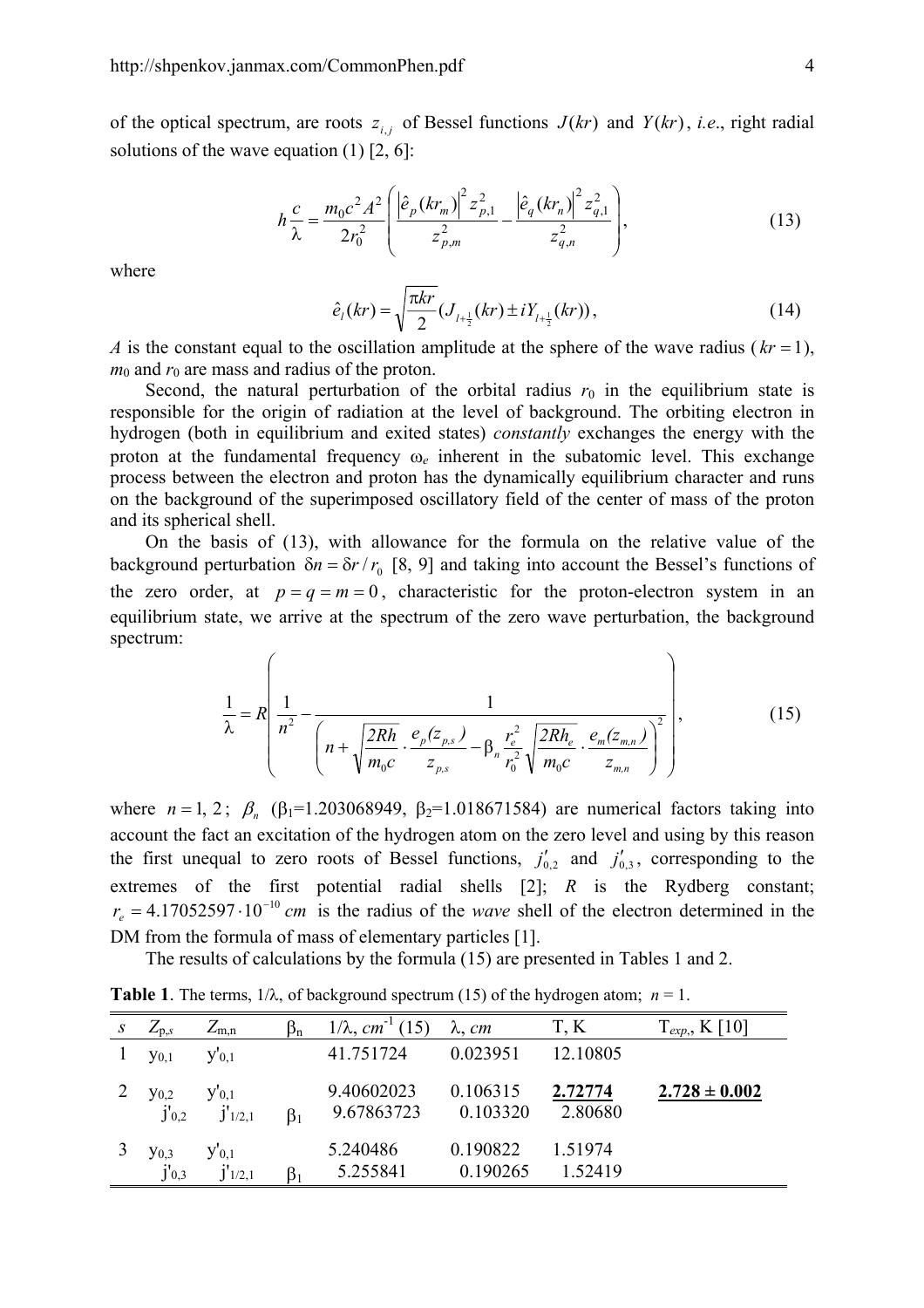| $L_{p,s}$                  | $Z_{m,n}$                          | $\beta_{n}$    | $1/\lambda$ , cm       | $\lambda$ , cm       | T, K              |
|----------------------------|------------------------------------|----------------|------------------------|----------------------|-------------------|
| $y_{0.1}$                  | $y_{0,1}$                          |                | 5.219748               | 0.191580             | 1.5137            |
| <b>y</b> 0,2<br>$j'_{0,2}$ | $y_{0,1}$<br>$J'$ <sub>1/2,1</sub> | $\beta_2$      | 1.1758681<br>1.211154  | 0.850436<br>0.825659 | 0.3410<br>0.3512  |
| Y0.3<br>$j'_{0,3}$         | $y_{0,1}$<br>1/2.1                 | B <sub>2</sub> | 0.6550701<br>0.6582849 | 1.526554<br>1.519099 | 0.18997<br>0.1909 |

**Tablica 2**. The terms,  $1/\lambda$ , of background spectrum (15) of the hydrogen atom;  $n = 2$ 

The zero level of wave exchange (interaction with environment) is integrally characterized by the absolute temperature of zero exchange and exists as a standard energetic medium in the Universe, where hydrogen is the most abundant substance. Actually, the wave  $\lambda = 0.106315$ *cm* (see Table 1) is within an extremum of the spectral density of equilibrium cosmic microwave background. The absolute temperature of zero level radiation with this wavelength, which has the *black-body* form [8], is  $T = 2.72774K$ . The *form* of the spectrum of this radiation and its *anisotropy* was *measured* by NASA's COBE satellite  $(T_{exp} = 2.728 \pm 0.002 K$  [10]). In 2006 the Nobel Prize was awarded for this work.

An important proof of the correctness of the background radiation formula (15) and, hence, basic features of elementary particles structure, described by the DM, are values of differences of basic energetic terms corresponding to Bessel functions  $j'_{0,2}$  and  $y_{0,2}$ .

It turned out that the theoretical values obtained for the  $(j'_{0,2} - y_{0,2})_{n=1}$  (Table 1) and  $(j'_{0,2}$ y<sub>0,2</sub>)<sub>n =2</sub> (Table 2) terms differences,  $\Delta(1/\lambda)$ *cm*<sup>-1</sup> [11], coincide with high precision with the most accurate experimental values obtained for the 1*S* and 2*S* Lamb shifts of the hydrogen atom:  $L_{1s} = 8172.837(22)$  MHz and  $L_{2s-2p} = 1057.8446(29)$  MHz [12] (Table 3).

|            | Terms differences              | $\Delta(1/\lambda)$ , cm <sup>-1</sup> | $\Delta v$ , MHz | $\Delta v_{exp}$ , MHz [12] |
|------------|--------------------------------|----------------------------------------|------------------|-----------------------------|
| $1\quad 2$ | $(j'_{0,2} - y_{0,2})_{n=1}$   | 0.272617                               | 8172.852         | 8172.837(22)                |
|            | 3 $(j'_{0,3} - y_{0,3})_{n=1}$ | 0.015355                               | 460.3313         |                             |
|            | $(j'_{0,2} - y_{0,2})_{n=2}$   | 0.0352859                              | 1057.84466       | 1057.8446(29)               |
| 3          | $(j'_{0,3} - y_{0,3})_{n=2}$   | 0.0032148                              | 96 37727         |                             |

**Table 3.** The frequency gaps, ∆ν, between the nearest background terms in the hydrogen atom

The latter indicates at the natural bond of the Lamb shift with the background spectrum, revealing thus the nature of the "shift" and additionally confirming the correctness of the derived spectrum.

## **Conclusion**

With allowance for the wave behavior of a proton and an electron, we have arrived at the simple, and precise, description of the anomalous magnetic moment of the electron, and also at the discoveries of the background spectrum of the hydrogen atom and the Lamb shifts nature.

Thus, on the basis of the results obtained, we have the right to state that all above phenomena have the same nature of origin conditioned by the peculiarity of the resulting oscillatory-wave motion of the electron. The latter is responsible for the existence of microwave background radiation in the Universe of the pick temperature 2.728 K which we can regard as the zero point energy.